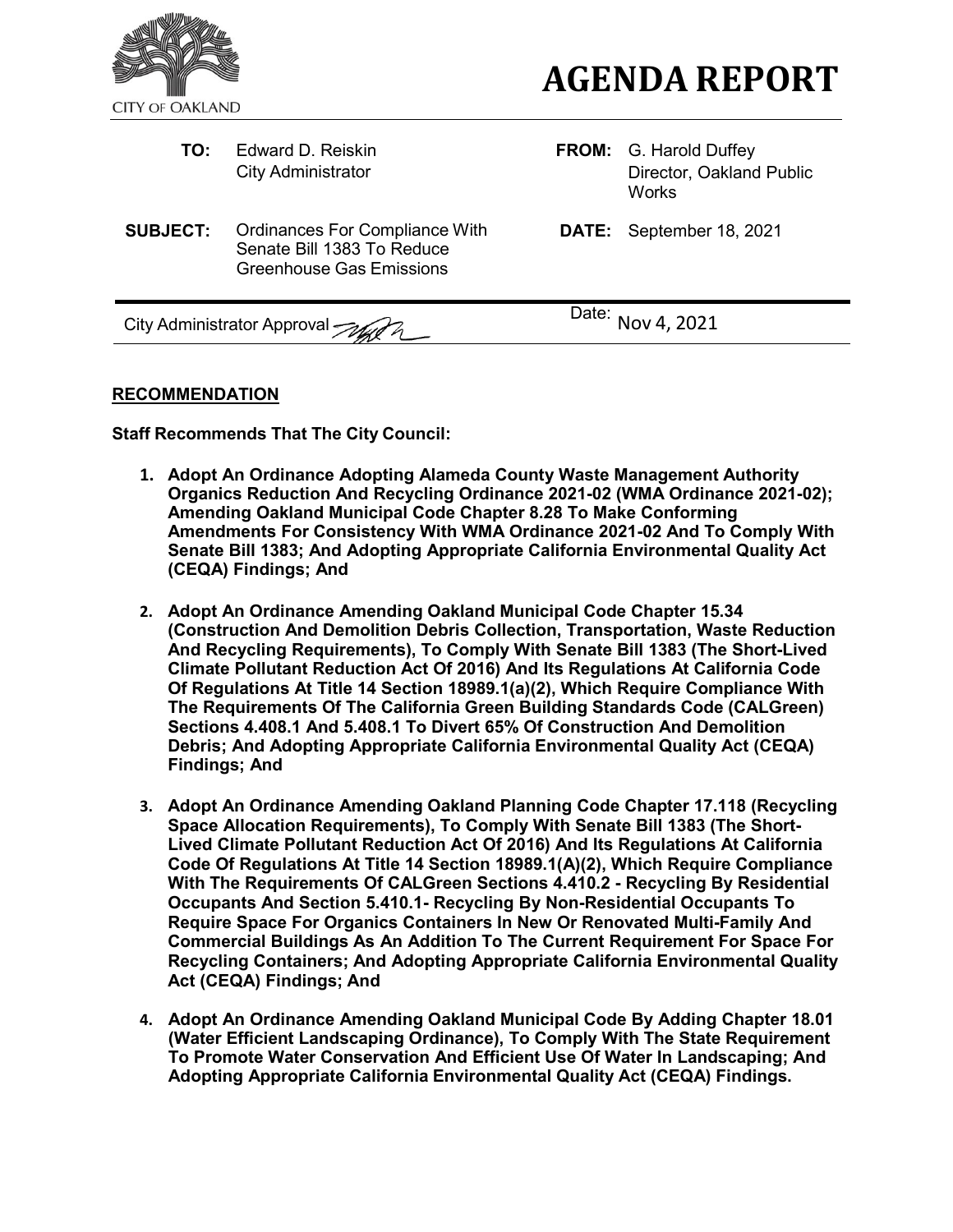## **EXECUTIVE SUMMARY**

In 2016, Governor Jerry Brown signed into law Senate Bill (SB) 1383, commonly referred to as the "Short-Lived Climate Pollutants Act of 2016." SB 1383 establishes methane reductions targets to help the State of California meet its climate goals. The goal of SB 1383 is to reduce methane emissions associated with landfills, dairies and livestock, and organic waste.

SB 1383 regulations were developed by the California Department of Resources, Recycling and Recovery (CalRecyle) to achieve the goals of SB 1383. CalRecycle created Chapter 12 of Title 14, Division 7 of the California Code of Regulations (CCR), and amended portions of regulations of Title 14 CCR and Title 27 CCR. Final rulemaking was issued by CalRecycle in October 2020 and includes mandates for waste reduction and diversion, edible food recovery, recycled paper procurement, compost procurement, program enforcement, recordkeeping, and other requirements (SB 1383 Regulations). These new SB 1383 regulations were finalized by CalRecycle in November 2020 and take effect in January 2022.

By January 1, 2022, jurisdictions are required to adopt ordinances or other enforceable mechanisms to comply with many of the SB 1383 requirements.

To comply with the requirements of SB 1383, Oakland Public Works recommends that the City Council adopt the following four ordinances, adopting the County of Alameda Waste Management Authority's (WMA) Organics Reduction and Recycling Ordinance 2021-02 and amending the Oakland Municipal Code (OMC) and the Oakland Planning Code (OPC).

1. An ordinance is needed to adopt the Alameda County Waste Management Authority's Organics Reduction and Recycling Ordinance 2021-02 (WMA Ordinance 2021-02). The purpose of WMA Ordinance 2021-02 is to comply with SB 1383 and the SB 1383 regulations. Pursuant to section 13(b) of WMA Ordinance 2021-02, member agencies such as the City of Oakland are required to "opt-in" and declare that the WMA ordinance applies within the City's jurisdiction. "Opting in" to the WMA Ordinance 2021-02 also represents the City's decision to allow the WMA and the Alameda County Department of Environmental Health to act on its behalf regarding enforcement requirements of SB 1383 within the City of Oakland (City).

In addition, this ordinance amends OMC Chapter 8.28 (Solid Waste Collection and Disposal and Recycling) to codify WMA Ordinance 2021-02 and make the OMC consistent with and conform to the requirements of SB 1383, the SB 1383 Regulations, and to WMA Ordinance 2021-02. Amending OMC Chapter 8.28 will make the following changes to OMC Chapter 8.28:

- Add definitions consistent with SB 1383 and WMA Ordinance 2021-02;
- Add all other requirements of SB 1383 and WMA Ordinance 2021-02;
- Require single-family homes to have organics collection and recycling services and sort properly;
- Require businesses and multi-family buildings to have organics and recycling services and sort them properly;
- Require cities and haulers to comply with container color-coding and labeling requirements;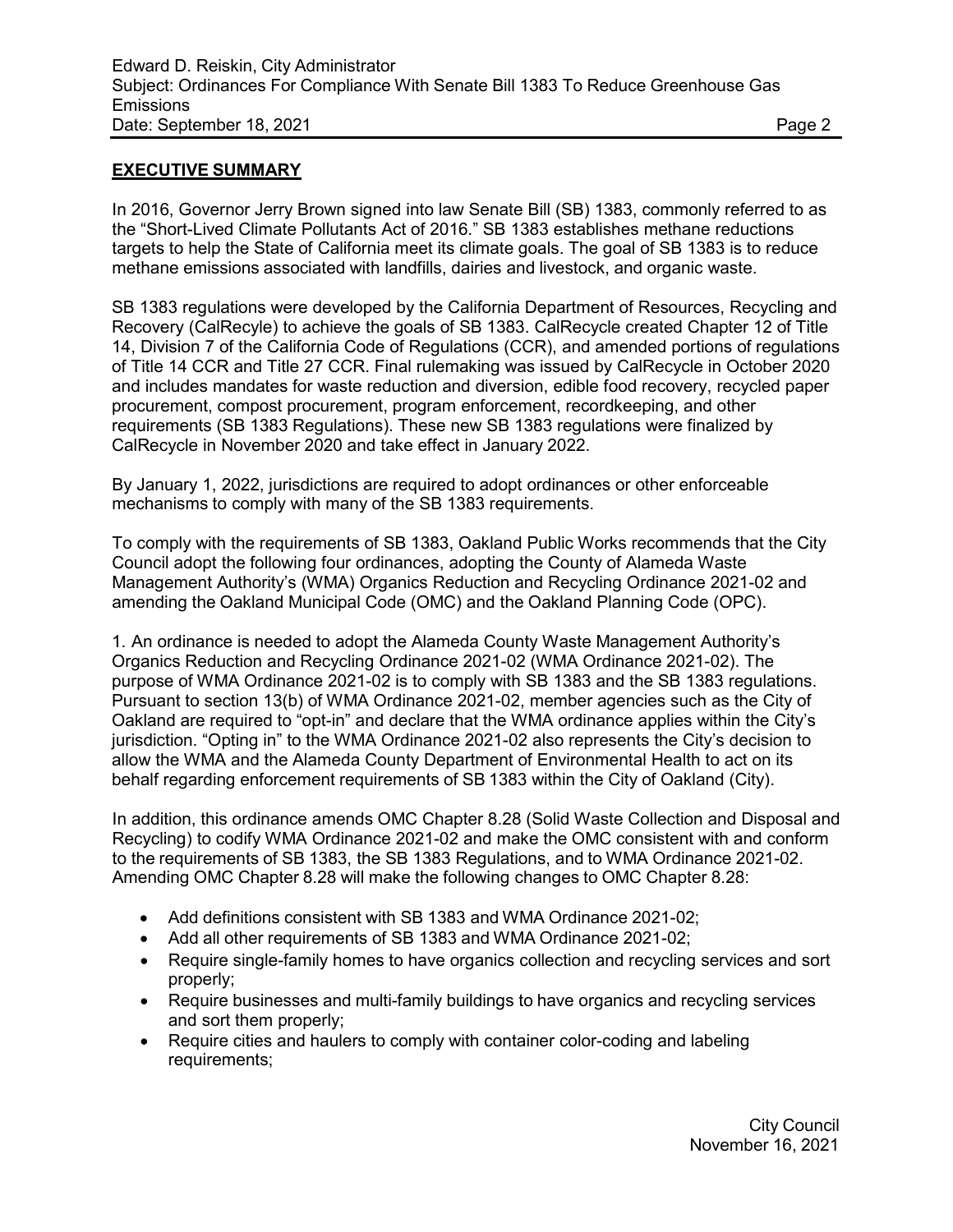- Require haulers to assist with SB 1383 implementation in several ways, such as conducting or complying with route reviews and providing compliance data (i.e., contamination monitoring);
- Require commercial edible food generators to arrange for safe recovery for human consumption of edible food via sale or donation, donate edible food, maintain a contract with food recovery organizations, and keep monthly records; and
- Require food recovery organizations to keep records and report the amount of food collected; and
- Allow for an increased penalty level for specified commercial violations.

2. An ordinance to amend OMC Chapter 15.34 (Construction and Demolition Debris Collection, Transportation, Waste Reduction and Recycling Requirements) is needed to reflect SB 1383 and California Green Building Standards Code (CALGreen) Construction and Demolition (C&D) requirements that all residential and non-residential projects requiring building permits to submit Waste Reduction and Recycling Plans and Construction and Demolition Recycling Reports while preserving the City's progressive recovery requirements of 65% of all construction and demolition materials generated by covered applicants.

3. An ordinance to amend OPC 17.118 (Recycling Space Allocation Requirements) is needed to reflect SB 1383 requirements that new and renovated residential and non-residential buildings include adequate space to store containers for the collection of organics as well as recyclables and mixed materials, otherwise known as trash.

4. An ordinance is needed to change OMC Section 18, Sustainability, to add a new Section 18.01 (Water Efficient Landscaping Ordinance) and include the State's Model Water Efficient Landscaping Ordinance (WELO) requirements which became a requirement in 1991 with an update in 2009 and in 2015. Formal adoption of a WELO policy is required by SB 1383.

These proposed ordinances are needed to meet January 1, 2022, statutory deadlines under SB 1383 and avoid potential enforcement action against the City. The State has not delayed the statutory implementation requirements of SB 1383 despite the impacts on communities from COVID-19. CalRecycle has indicated that they consider adopting the required ordinances one of the most critical aspects of early compliance by a jurisdiction.

Under the new regulations, CalRecycle is authorized to enforce this provision on jurisdictions, including financial penalties ranging from \$500 to \$10,000 per violation per day. Adoption of the proposed ordinances will protect the City financially.

# **BACKGROUND / LEGISLATIVE HISTORY**

Methane is a relatively short-lived climate pollutant that degrades in the atmosphere in approximately 12 years but is more than 80 times more potent a climate pollutant than carbon dioxide over a 25-year period. Sending organic waste to landfills leads to the anaerobic breakdown of material, which creates methane. Landfills are responsible for 21% of California's methane emissions. Diverting organic waste to compost facilities can reduce local air quality emissions and associated impacts.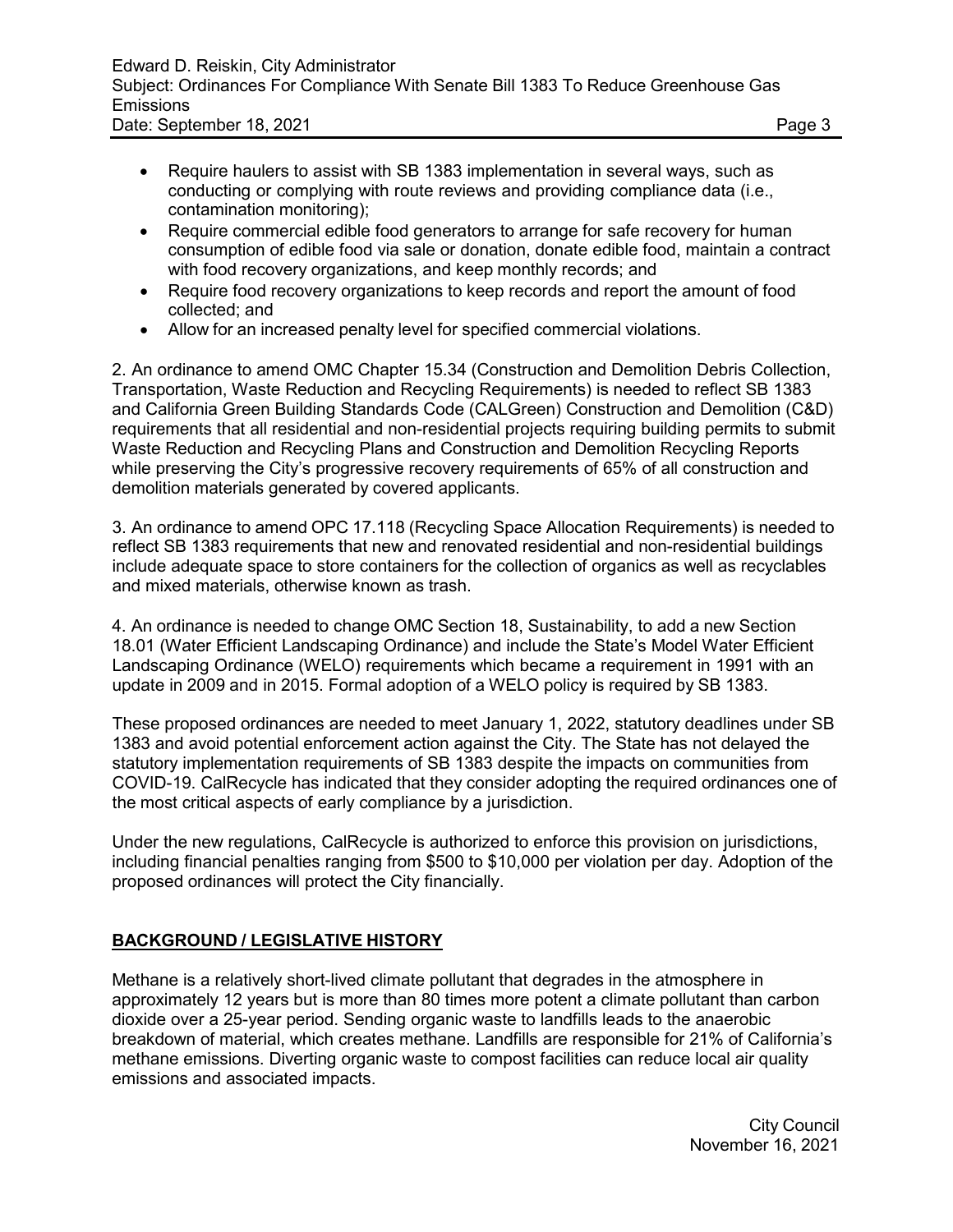SB 1383 requires jurisdictions to adopt mandatory, enforceable ordinances requiring multiple entities, from single-family households to large commercial edible food generators, to take actions to prevent the disposal of organics in the landfill as an important methane reduction strategy. Other laws were also adopted in the last decade that intended to decrease the volume of readily recyclable or compostable material in the landfill. Assembly Bill (AB) 341, which went into effect in 2012, required jurisdictions to implement a mandatory commercial recycling program for businesses and multi-family property owners. AB 1826 went into effect in 2016 and required jurisdictions to implement an obligatory commercial and multi-family organics recycling program with expanding enforcement requirements every 12-24 months.

In December 2020, CalRecycle published SB 1383 regulations (14 California Code of Regulations (CCR), Division 7, Chapter 12, and amended portions of regulations of 14 CCR and 27 CCR) requiring jurisdictions to adopt enforceable ordinances by January 1, 2022.

Several ordinances within the OMC and the OPC require amendment, and new ordinances must be adopted to comply with SB 1383 requirements fully.

#### **Adopt WMA Organics Reduction and Recycling Ordinance and Amend OMC 8.28, Solid Waste Collection and Disposal and Recycling**

In 2012, Alameda County WMA, a joint powers agency comprised of all the cities in Alameda County, the County, and two sanitary districts, adopted the Mandatory Recycling Ordinance (MRO 2012-01), which required businesses and multi-family properties to subscribe to and maintain recycling and organics collection services when the contents of the waste stream demonstrated the need. The City participated in drafting and implementing this revolutionary legislation. The City continues to work with WMA staff which recently augmented its technical support and enforcement capacity for businesses and multi-family properties on the City's behalf.

In support of MRO 2012-01, on June 22, 2015, the City adopted Ordinance No. 13314 C.M.S., amending OMC Chapter 8.28 to support the MRO requirements by ensuring trash, recycling, and compost collection services were readily available and by requiring property owners to make collection services available to their tenants by subscribing to and maintaining those services.

This collaborative effort ensured that the City was not only compliant with countywide mandatory recycling but simultaneously compliant with the statewide Mandatory Commercial Recycling Act, AB 341, of 2011, and the Mandatory Organics Recycling Act, AB 1826, of 2014.

In 2020, the City Council adopted Resolution No. 80286 C.M.S., the Equitable Climate Action Plan (ECAP), which identified several actions in Material Consumption and Waste (MCW) the City should take by 2030 to mitigate climate change. The first action in MCW is MCW-1, Eliminate Disposal of Compostable Organic Material to Landfill, and the second action is MCW-2, Strengthen Infrastructure and Partnerships for Edible Food Recovery.

An essential requirement of SB 1383 is the Jurisdiction Edible Food Recovery Program. SB 1383 has a statewide requirement for jurisdictions to recover edible food that is currently being wasted for distribution to food-insecure populations. The statewide goal is to capture not less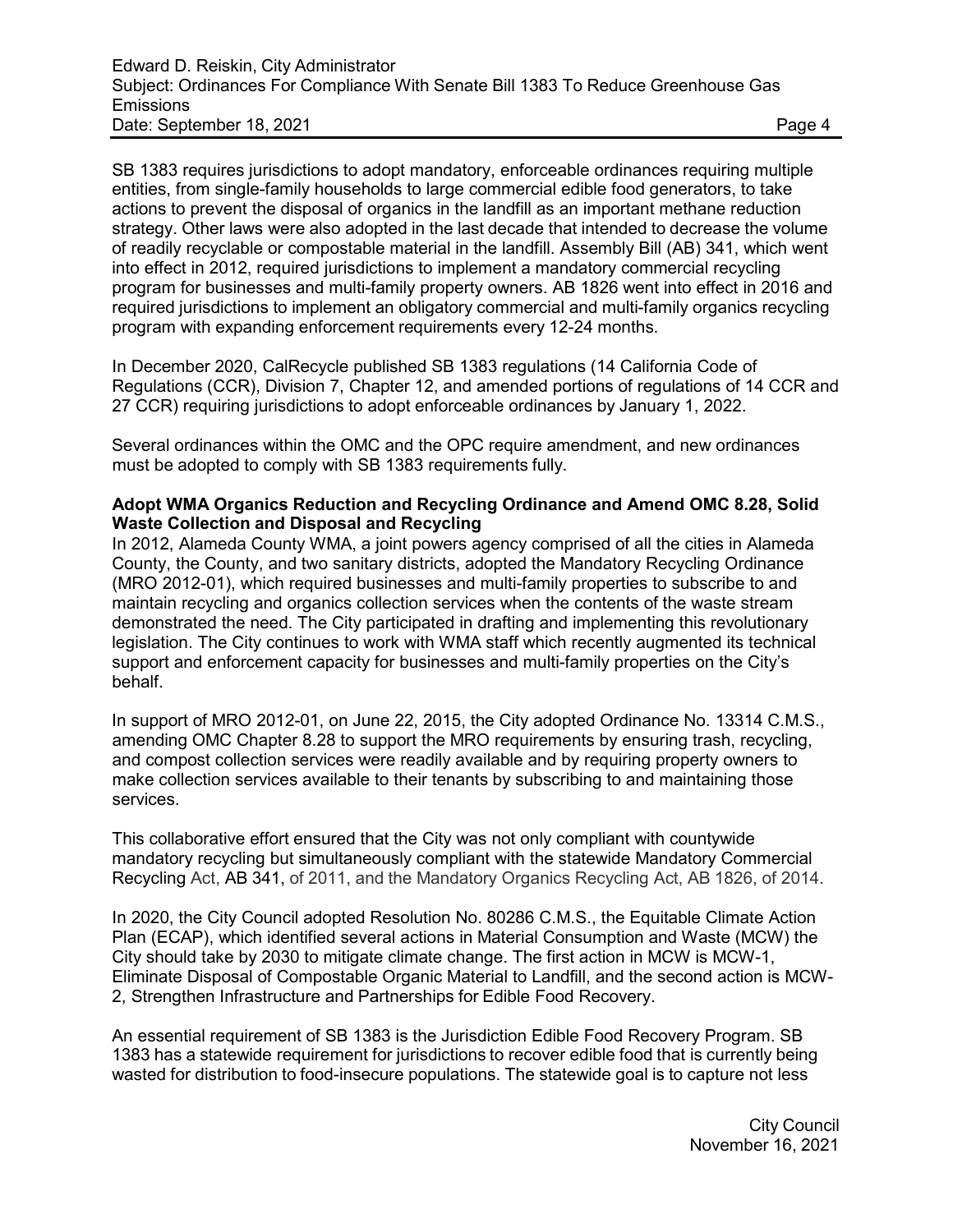than 20% of edible food for human consumption, and the regulations make it clear that edible food generators such as grocery stores, supermarkets, restaurants, etc., are required to donate as much as possible of the food they will not sell.

On July 14, 2020, the Oakland City Council adopted Resolution No. 88214 C.M.S., authorizing a Memorandum of Understanding between the City and the Pacific Coast Collaborative to reduce wasted food by commercial food generators 50% by 2030 and to ensure participating commercial food generators are donating as much food as possible through this program. Recycling Program staff has been a partner with the Pacific Coast Collaborative and several large chain grocers and suppliers to develop methods of reducing waste in their operation and their supply chain. The Pacific Coast Collaborative is planning a food waste prevention pilot targeting online ordering. The pilot is set to begin in the Fall of 2021. Participating grocers will share results and best practices with all other participating grocers. Adopting the amendments to OMC Chapter 8.28 will combine SB 1383/WMA Ordinance 2021-02 requirements to donate edible food with a requirement for commercial food generators to reduce the amount of edible food that is being wasted as well.

On July 28, 2021, the WMA adopted Organics Reduction and Recycling Ordinance 2021-02 (WMA Ordinance 2021-02), which will rescind the MRO when WMA Ordinance 2021-02 takes effect on January 1, 2022 and continue WMA's leadership role ensuring a consistent countywide mandatory recycling and organic waste reduction ordinance complete with enforcement and assistance for the City's edible food recovery program currently in development. The adoption of a new City Ordinance authorizing the City to opt-in to the new WMA Ordinance 2021-02 will allow the City to continue to benefit from WMA enforcement and technical assistance activities.

The proposed amendments to OMC Chapter 8.28 regarding Solid Waste, Recycling, and Organics will make the OMC consistent with WMA Ordinance 2021-02 and SB 1383 requirements and the City's ECAP climate goals.

#### **CALGreen C&D Recycling (OMC 15.34)**

In 2000, the City Council adopted Ordinance No. 12253 C.M.S., codified in OMC 15.34, establishing the requirement to prevent landfilling of construction and demolition debris through waste reduction and recycling. The Ordinance initially required that construction projects recycle 50% of all construction debris. In 2006, the program requirements increased to 100% of asphalt and concrete and 65% of all remaining debris.

With the passage of SB 1383, additional material defined as organics such as cardboard products, clean wood, green waste or yard trimmings, and clean lumber trimmings must also be diverted from the landfill. Other refinements are also necessary to ensure that disposal facilities appropriately handle and divert as much C&D waste material as possible from landfills to reduce climate pollutants.

Amendments to OMC 15.34 will update the code to be consistent with new CALGreen updates, to be compliant with SB 1383 requirements, and will make recycling requirements applicable to all residential and non-residential building permits. Additionally, the proposed amendments will authorize the City to require third-party certification documenting recycling rates at facilities that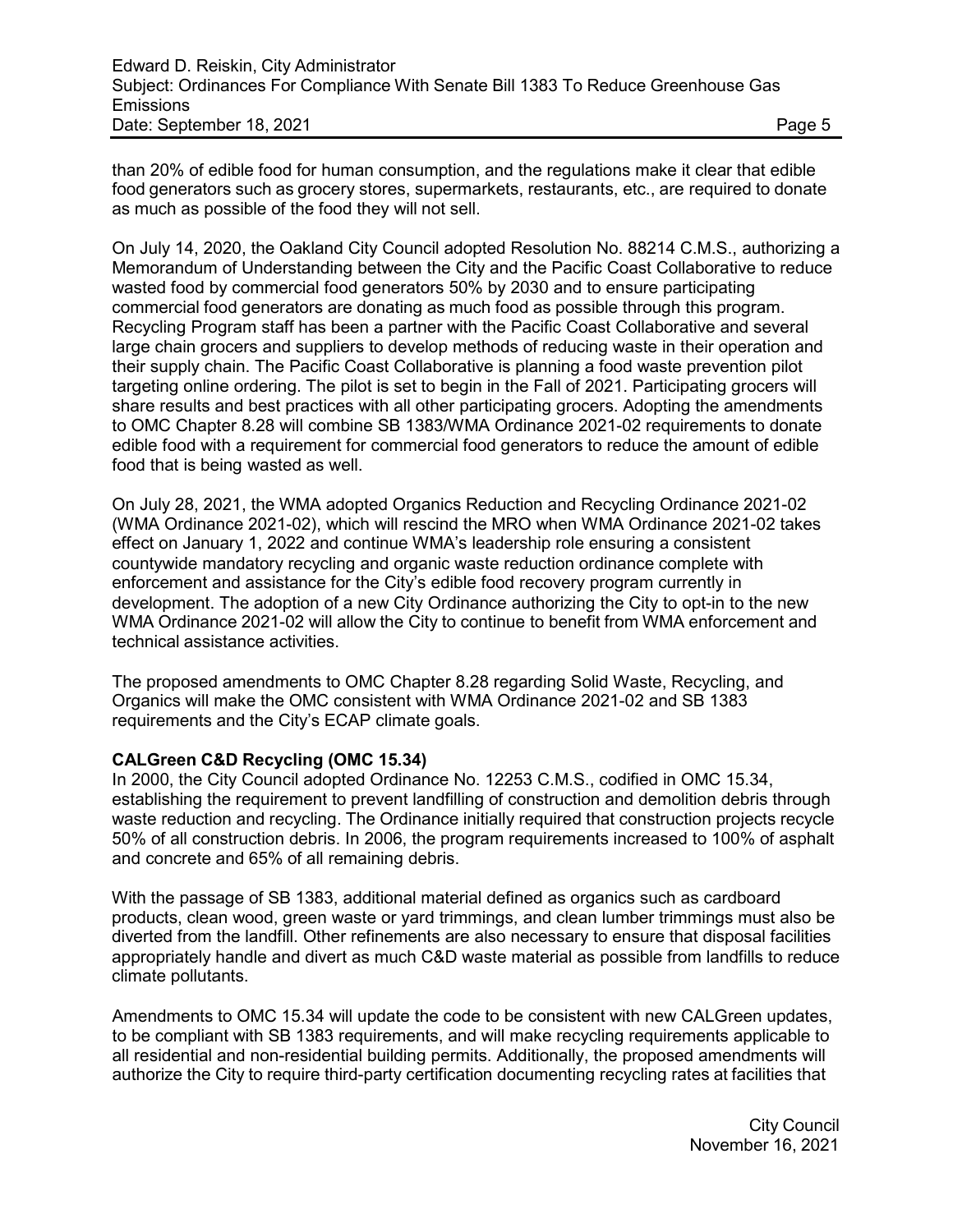accept C&D waste. The certification process allows contractors operating in multiple jurisdictions to have one consistent set of standards applied to their recycling planning in the region, assists with cross-jurisdictional collaboration, and is an adopted practice in San Francisco. The amendment will also ensure full compliance with SB 1383 diversion and enforcement requirements, allowing increased penalties via OMC 1.12, which staff hopes will deter non-compliance.

## **CALGreen Recycling Space Allocation Requirements (OPC 17.118)**

In 1995, the City adopted Ordinance No. 13357 C.M.S., the Recycling Space Allocation ordinance, establishing standards to ensure consistency with the requirements of Chapter 18 of Division 30 of the State Public Resources Code known as the California Solid Waste Reuse and Recycling Access Act of 1991, and to ensure the provision of adequate, accessible, and convenient locations for the collection and storage of recyclable materials within containers and enclosures.

City staff in the Planning and Building Department currently enforces the Recycling Space Allocation ordinance. The space allocation calculations currently in use will be updated to include space requirements for organics collection containers. Adding organics to the regulation will bring the program into full compliance with the updates CALGreen made in 2016, fulfills the requirements of SB 1383, and ensures new construction projects and alteration projects conform completely to this requirement.

Amendments to this ordinance will strengthen language requiring adherence to space allocation standards for municipal solid waste, recyclable materials and ensure that additional space is allocated for organic material collection at residential and non-residential enclosures.

#### **California Model Water Efficient Landscape Ordinance (OMC 18.01)**

In 2015, Governor Jerry Brown signed Executive Order B-29-15, resulting in revising the Model WELO (CCR Title 23. Chapter 2.7) to increase water efficiency standards for new and retrofitted landscapes.

In collaboration with the WMA, the City has complied with WELO requirements through the efforts of Planning and Building Department staff. The WELO sets water efficiency standards for new and retrofitted landscapes by encouraging the use of more efficient irrigation systems, gray water usage, onsite stormwater capture, and limiting the portion of landscapes covered in turf.

Adopting this proposed ordinance will create a new chapter in OMC, bringing the City's current practice into compliance with CCR Title 23, Chapter 2.7, and satisfy the SB 1383 requirement to adopt an enforceable mechanism. Compliance with WELO requires the use of both compost and mulch, ensuring long-term markets for products created from the increased diversion of organic waste from the landfill, which is a priority of SB 1383.

# **ANALYSIS AND POLICY ALTERNATIVES**

Adopting new ordinances and the proposed amendments to the OMC and OPC are needed to ensure that the City has adequate enforceable mechanisms to implement the requirements of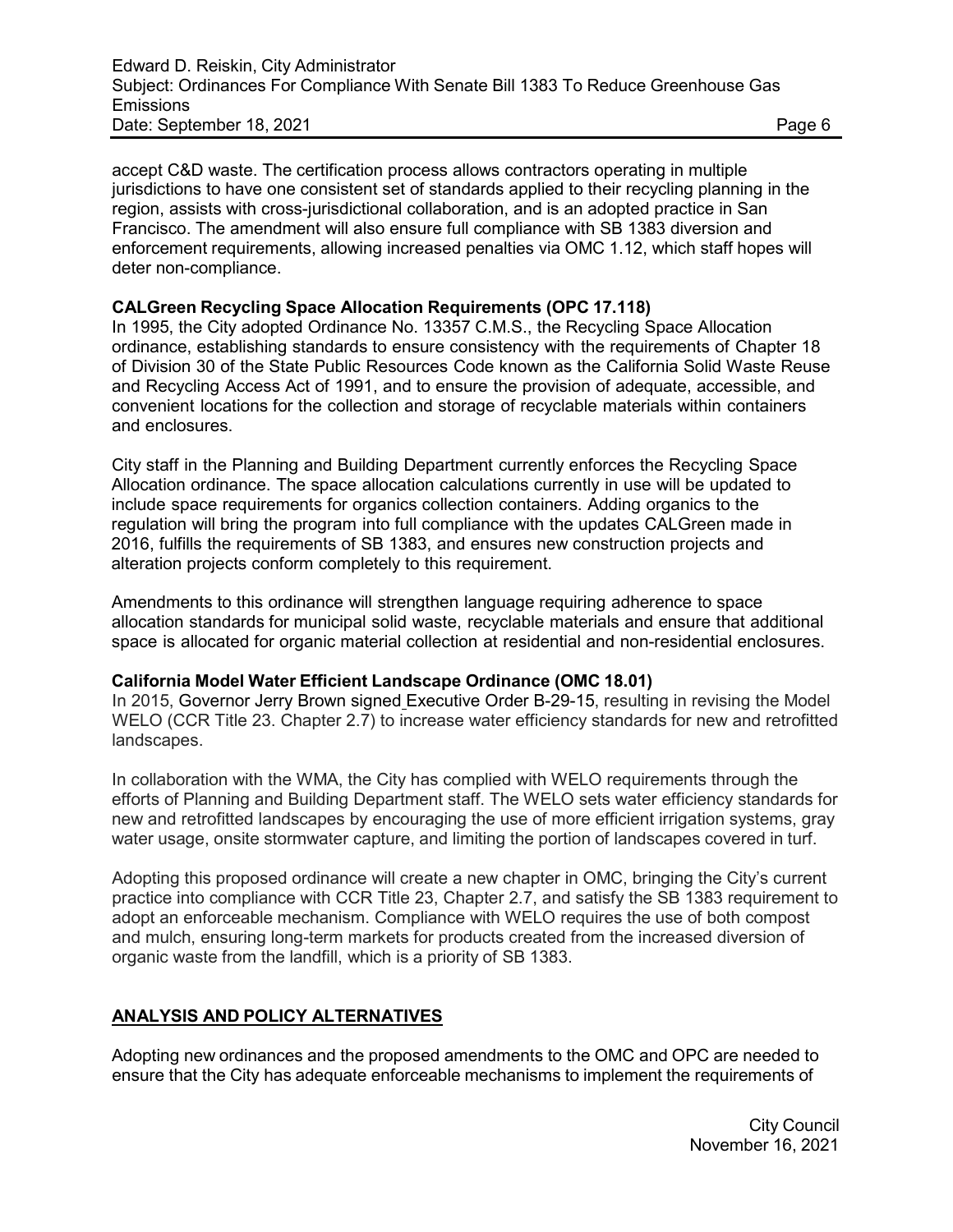SB 1383. If the City does not adopt the ordinances as drafted, the City may be deemed noncompliant with SB 1383 regulations and may initially be placed on a Compliance Plan. The Compliance Plan is a document the City must prepare describing actions it intends to take to comply with the regulations and provide anticipated dates for compliance. Compliance Plans must be approved at CalRecycle's monthly public meetings, and those plans are available to the public for review. Commencing January 1, 2022, further enforcement action against the City may include being subject to additional oversight by CalRecycle, violation noticing, additional hearings, and assessed penalties against the City ranging from \$500 up to \$10,000 per violation per day.

Adoption of the proposed ordinances supports the City's goal of building **vibrant, sustainable infrastructure**. New solid waste enclosures will have sufficient space for compost collection in addition to trash and recycling. A greater percentage of construction and demolition projects will be mandated to sort their discards for diversion from the landfill. Landscapes will be required to use greater amounts of mulch and compost, creating healthier landscapes that can withstand drought and absorb heavy rainfall. Food recovery organizations, both big and small, will have a more reliable source of donated food to feed the City's most burdened census tracts.

In addition, as the City implements these SB 1383 requirements, staff will endeavor to target outreach efforts to minimize disparity in enforcement. This will ensure that this policy action supports the City's goal of building a **responsive, trustworthy government**.

#### **Adopt WMA Organics Reduction and Recycling Ordinance and Amend OMC 8.28, Solid Waste Collection and Disposal and Recycling**

Adopting, and thereby opting-in to, WMA Ordinance 2021-02 will allow the City to continue collaborating with WMA staff to monitor commercial and multi-family compliance with mandatory recycling and organics collection services. Monitoring compliance involves requesting and receiving account data from all haulers providing recycling and organic collection in the County and other trash collection or property data to identify business and/or multi-family properties that would be subject to these laws. WMA sends courtesy notifications when compliance deadlines approach, Notices of Violation when no collection services are found or verified, and Warning Notices prior to issuing citations. The WMA also provides free technical assistance and training to businesses and multi-family properties upon request or when finding them to be out of compliance.

WMA Ordinance 2021-02 will also be a conduit to SB 1383 enforcement requirements of edible food recovery. Jurisdictions countywide recognized their inability to enforce food safety and other provisions on commercial food generators. Commercial food generators are instead regulated by the Alameda County Department of Environmental Health (DEH), and all jurisdiction staff agreed that having WMA coordinate with DEH is a more efficient way of engaging than each jurisdiction individually. Opting in to the WMA Ordinance 2021-02 ensures that the City has the opportunity to designate DEH as the enforcement agency to meet inspection and enforcement requirements for larger commercial edible food generators.

WMA staff will continue to provide the City with data and information to report to the State, which has proved to be an invaluable time-saver. WMA staff organizes information based upon State requirements and sends it to City staff to streamline compliance reporting.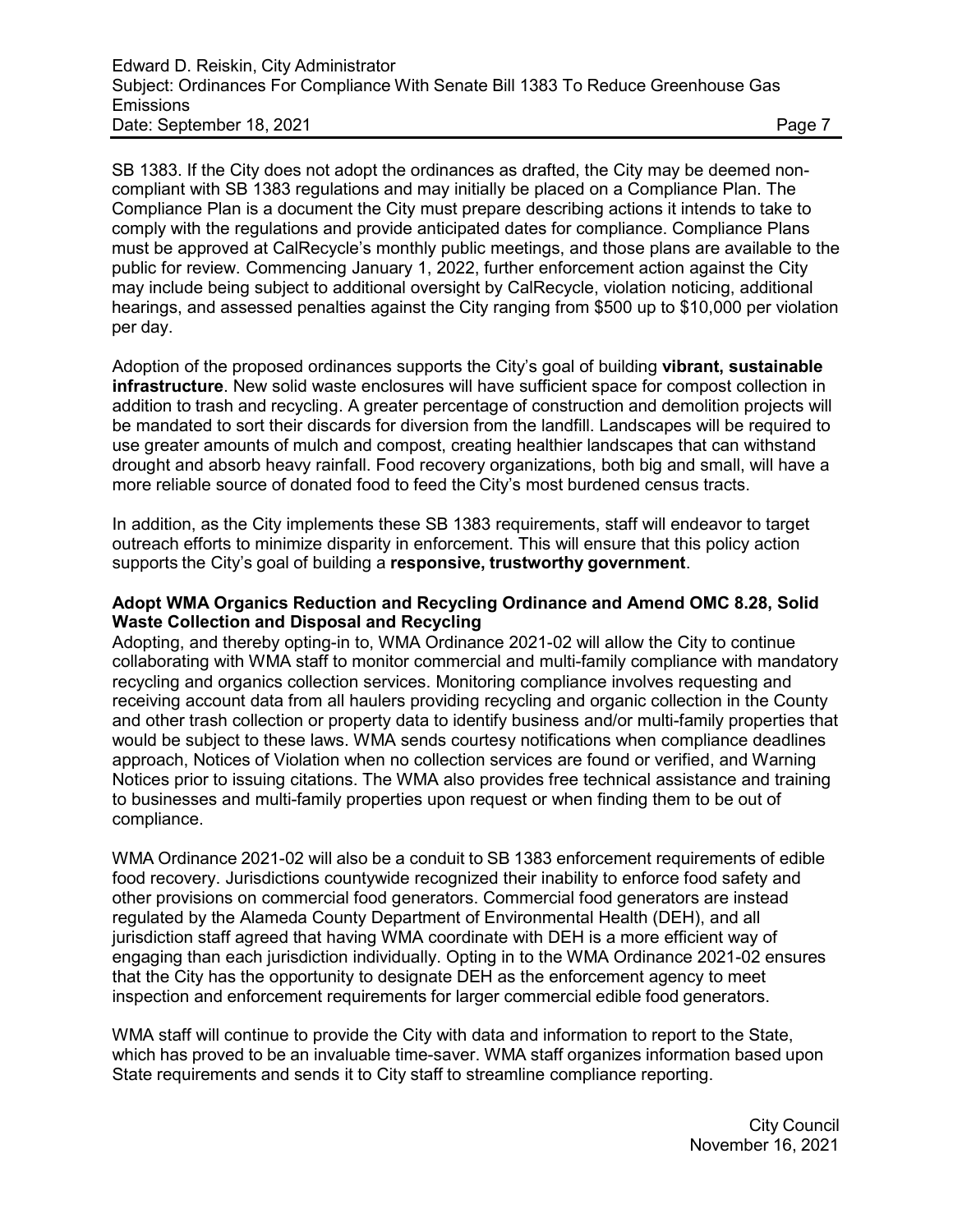The WMA assists its member agencies with additional outreach and implementation requirements by providing model outreach materials, model agreements to implement edible food recovery and aids jurisdictions with paper and compost procurement requirements. In addition to reducing implementation costs for the City, using WMA templates will create a streamlined experience across the County.

An additional benefit of being part of the WMA Ordinance 2021-02 is that the City maintains its leadership role in the county by continuing to help shape monitoring and enforcement practices and keeping equity in the conversation with all county jurisdictions.

The alternative to opting into the WMA Ordinance 2021-02 would require the City to implement all SB 1383 education, monitoring, and enforcement requirements using City resources or engaging a third party. This would result in the need to increase staffing and would require significant additional resources to inspect businesses in the field or perform acceptable and ongoing administrative reviews for commercial and multi-family properties. The City would need to absorb responsibility internally with additional City staff or engage and designate a third party to provide further technical assistance to set up collection systems and train staff and residents.

The City may attempt to engage with the DEH on its own and negotiate their assistance with inspections and other enforcement requirements. Data from their activities will need to be collected and provided to Recycling Program staff, who in turn would organize and submit the information to the WMA for them to have complete information about the status of compliance in the county and to the State for annual reporting. This is a less efficient system and requires additional resources to negotiate with the DEH and maintain all the necessary in-house program elements, including recruiting staff with expertise in safe food handling procedures and applicable food service laws.

The City may also engage a third-party contractor to perform all the services proposed under the WMA Ordinance 2021-02 as described above. However, a third-party consultant already well-versed in the SB 1383 requirements and the work of organic material recovery and diversion may not be readily available. This option may have a steep and expensive learning curve.

Adopting the amendment to OMC 8.28 will mainly align its definitions and existing requirements with SB 1383 regulations. The amendment will also incorporate the WMA Ordinance 2021-02 by reference, in addition to directly incorporating its language to facilitate public review and help them understand the requirements in one location.

Additionally, the amendment will strengthen the City's ability to conform to the wishes of the Council as indicated by the ECAP it adopted to ensure edible food recovery is required and supported and responds to the need to reduce wasted food which has climate impacts from the food generator up the food chain to the producer.

Lastly, WMA Ordinance 2021-02 limits its scope to notification and enforcement requirements. The OMC 8.28 amendment is needed to ensure that all remaining aspects of SB 1383 that are required to have ordinances or other enforceable mechanisms are memorialized in statute.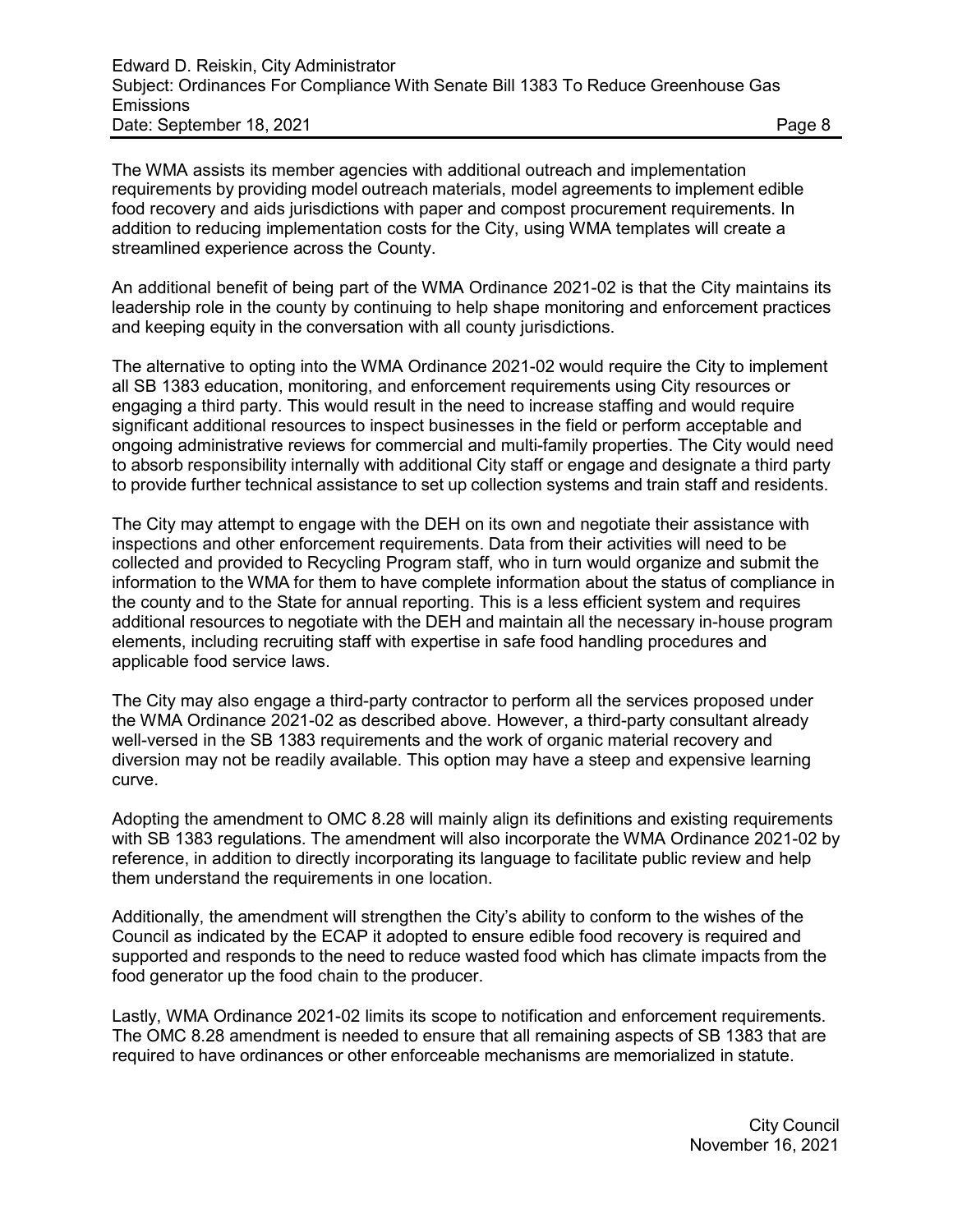There is currently no viable alternative. Staff recommends the City Council adopt an ordinance to adopt, and thereby opt into, WMA Ordinance 2021-02 and amend OMC Chapter 8.28 to make changes to the "Solid Waste and Recycling Collection and Disposal and Recycling" chapter to comply with SB 1383 requirements.

## **CALGreen Construction & Demolition Recycling (OMC 15.34)**

Adopting the proposed amendment to OMC 15.34 will identify all organic C&D material and require those to be diverted from the landfill. The amendment will also increase the number of projects requiring review for C&D debris recycling compliance. In general, all projects requiring a building permit are subject to SB 1383 regulatory requirements under CALGreen.

The current recycling plan and report review system are occasionally challenged to meet its goal to review and process Waste Reduction & Recycling Plans, and Construction and Demolition Summary Reports within three to five business days. To assist, Recycling Program staff has for the last ten years been creating workflow automation to reduce manual data entry and streamline submittal reviews and approvals.

Recycling program staff estimates that the volume of permits affected by the changes proposed in this ordinance will quadruple the workload. Additional workload increases will arise with economic booms. The increase in volume will easily overwhelm current Recycling Program staff capacity to review and process submittals in a timely manner. However, staff continues to refine the ability to use software applications and is working directly with Information Technology staff at OPW and Planning and Building Department to continue refining the system and identifying additional automation opportunities.

Additionally, staff expects to gain additional efficiency through the new Reimagining One-Stop Permitting process and have been working within that process to ensure new program resource needs, including workload management and all relative SB 1383 requirements, are built into the system.

There are no viable alternatives as the proposed ordinance simply makes conforming changes to state law. Staff recommends the City Council adopt an ordinance amending OMC Chapter 15.34 to make changes to the "Construction and Demolition Debris Collection, Transportation, Waste Reduction and Recycling Requirements" chapter to comply with SB 1383 requirements related to CALGreen's requirements to recycle 65% of construction and demolition debris in affected projects.

#### **CALGreen Space Allocation Requirements (OPC 17.118)**

The existing Recycling Space Allocation system is already a well-established process within the Planning and Building Department. Inspection staff confirms compliance with CALGreen and Conditions of Approval standards. The proposed amendment will not have any appreciable impact on current practices.

No viable alternative policy option is available as the proposed ordinance amendment simply reinforces the existing requirement for space to house collection containers. The space allocation calculator already reflects the necessary volume of trash, recycling, and organics. The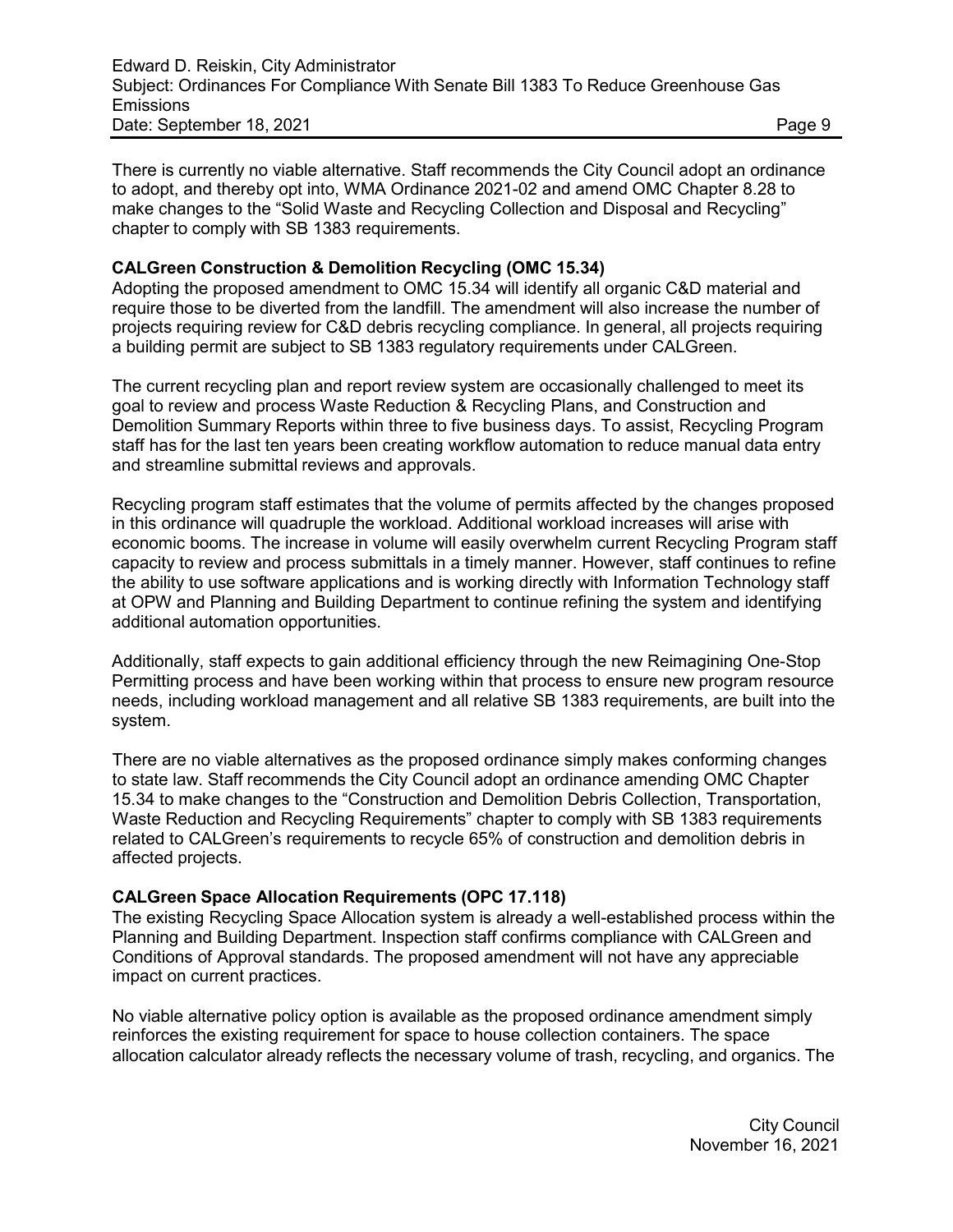amendment will highlight the material categories and further require the space remain allocated for all content types.

Staff recommends the City Council adopt an ordinance to amend OPC Chapter 17.118 incorporating space for organics in any new or renovated multi-family residential and nonresidential buildings (that meet specified thresholds) to comply with SB 1383 requirements.

# **California Model Water Efficient Landscape Ordinance (OMC 18.01)**

WELO is currently engrained in the City's permitting and inspection processes in the Planning and Building Department. New reporting requirements may require staff to develop best practices for data collection and reporting. Staff does not anticipate significant programmatic changes resulting from the adoption of the ordinance.

Staff recommends the City Council adopt an ordinance amending OMC Chapter 18 to add Section 18.01 to codify the State's Water Efficient Landscaping Ordinance to comply with SB 1383 requirements**.**

# **FISCAL IMPACT**

Council's approval of the proposed ordinances will have no immediate fiscal impact. Mandatory organic material collection service is the main requirement of SB 1383. The City already provides recycling collection for cardboard and paper, and organics collection service through its existing exclusive franchise agreements. In addition, the adoption of the WMA Ordinance 2021-02 ensures that the City will benefit from WMA's technical assistance, education, and enforcement activities.

Adopting the proposed amendment to OMC 15.34 regarding CALGreen Construction & Demolition Recycling will result in more projects being subject to C&D debris recycling requirements and a significant rise in staff's workload. Nevertheless, as explained above, staff seeks to increase efficiency through automation and better workflow management and to address anticipated SB 1383 resource needs through the City's Reimagining One-Stop Permitting initiative. Furthermore, if the number of C&D recycling plan reviews quadruple as expected, it will lead to a revenue increase of approximately \$500,000 for Fund 1710 per year. Future authorization will be sought to use these funds to meet SB 1383 needs as necessary.

There is no impact on the General Purpose Fund, and no additional funding is requested.

# **PUBLIC OUTREACH / INTEREST**

The State of California conducted a two-year iterative process in developing the SB 1383 regulations. Comments were received, and draft regulations were modified in response to comments from haulers, food recovery services and organizations, cities, joint power authorities, commercial organizations, disposal facility operators, compost facility operators, and others. City Recycling Program staff actively participated in the review and commented on the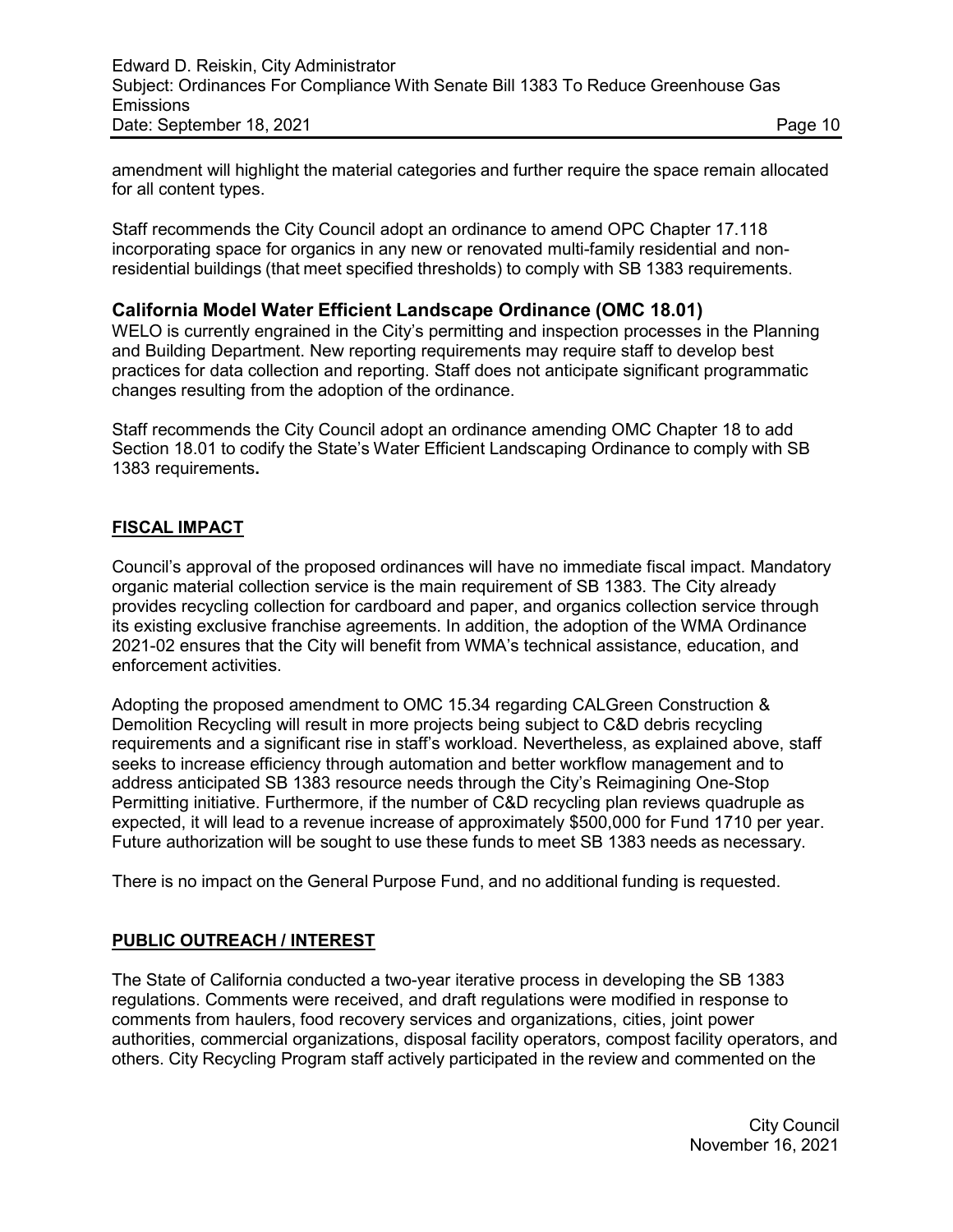draft regulations. Staff is also participating in a working group of jurisdictions organized by the WMA to develop public outreach materials to help jurisdictions comply with the law.

Before CalRecycle completed its regulations, the Recycling Program staff initiated and assisted the WMA in convening a countywide meeting with stakeholders, including food recovery organizations, food donation organizations, and enforcement agencies tasked explicitly with food safety and storage requirements. Staff later convened a meeting of these same organizations directly working in the City to understand the services they provide and the challenges they face. Recycling Program staff is currently working with District 1 food recovery and food distribution organizations on a pilot funded by the Community Development Block Grant with the hope to find solutions for challenges food recovery organizations face that the City can help solve.

Extensive outreach to the general public in the development of the City's ECAP on policy areas aligned with SB 1383's central requirements (MCW-1, Eliminate Disposal of Compostable Organic Material to Landfill and MCW-2, Strengthen Infrastructure and Partnerships for Edible Food Recovery) was also conducted as part of the City's ECAP. Throughout that process, eight community workshops, including one in each Council District, and two Town Halls were held. An online survey also drew nearly 800 respondents to provide their insights.

As staff works to implement these initiatives, available resources such as the Oakland Equity Indicator Report and the City's Department of Transportation's Geographic Equity Toolbox will be used to identify the City's most burdened census tracts for focused outreach efforts to ensure that there is no disparity in enforcement and also to help food banks better target recipients to reduce disparity. The Recycling Program staff has also been working with Sustainability staff to engage with the ECAP's Oakland Climate Action Network, a partnership with local community organizations for ongoing collaboration, communication, and mutual accountability, on the impending SB 1383 policy requirements to ensure inclusive engagement and reduce disparities during implementation.

# **COORDINATION**

In preparation for SB 1383 and WMA Ordinance 2021-02 program implementation, Recycling Program staff communicated with several City divisions to understand the potential impacts of the new requirements. Recycling Program staff met with OPW Sustainability Program, OPW Parks Maintenance, OPW Creeks, Watershed and Stormwater, Department of Human Services, and Department of Parks and Recreation. Due to the nature of these requirements, staff also coordinated with external agencies such as the WMA, Alameda County All-In Eats program, and the Alameda County Community Food Bank. Future implementation of the proposed ordinances will also be coordinated through many of the above workgroups.

In collaboration with Planning and Building Department, staff will bring the recommendations to the Oakland Planning Commission for review before submitting them to the City Council.

This report and ordinances have been reviewed for form and legality by the Office of the City Attorney and the Budget Bureau of the Finance Department.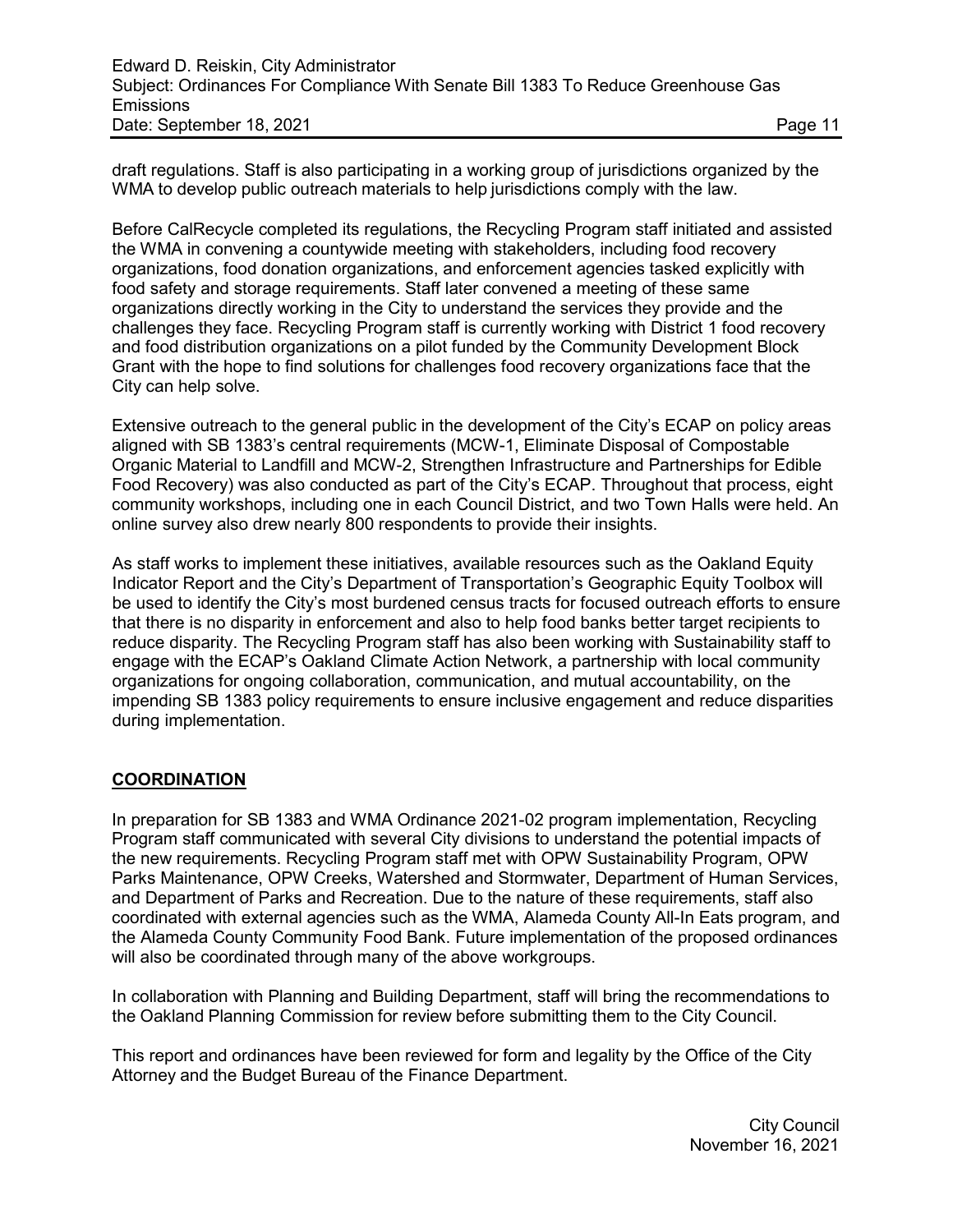#### **SUSTAINABLE OPPORTUNITIES**

*Economic*: Reducing food waste and increasing edible food recovery will help support the numerous non-profits engaged in feeding Oakland residents in need. Staff has observed several new business models centered around food transportation subscriptions, including mobile apps such as Olio for small generators and residents to donate to their neighbors, and Too Good To Go that matches available food from commercial generators to consumers rather than wasting unsold surplus food. Reducing wasted food and edible food recovery has already resulted in businesses looking at the value of food and increasing opportunities to sell food otherwise thrown out.

The Pacific Coast Collaborative work previously described is developing food waste reduction best practices to share with commercial edible food generators. These are practical operational and supply chain solutions that can reduce costs associated with landfill and composting and lead to a higher profit margin for these businesses. These changes are not expected to impact the amount of food available for donation significantly. Commercial edible food generators currently donate a significant amount of food, yet still have considerable amounts of food ending up in landfills or as compost.

Other requirements of WMA Ordinance 2021-02, such as container contamination monitoring and container delivery services, can bring job or entrepreneurial opportunities to the City and the region. The imaginative nature of the City's residents and businesses will no doubt lead to other economic opportunities from these new requirements, not yet envisioned at this time.

*Environmental:* SB 1383 builds upon previous regulations to reduce organic waste disposal in landfills. It aims to reduce the emissions of short-lived climate pollutants and subsequently help mitigate the effects of climate change. Landfilling organic waste leads to the anaerobic breakdown of that material, creating short-lived climate pollutants and potent greenhouse gases such as methane. Reducing methane and other similar short-lived climate emissions is paramount in combating the impacts of climate change and air pollution.

*Race & Equity:* The benefits of adopting these ordinances include mitigating the adverse effects of short-lived climate pollutants on frontline communities and reducing food insecurity in the same neighborhoods. In addition, the City will maintain its commitment to accountability with regular tracking and reporting as mandated by SB 1383 to ensure no additional disparities are created through program implementation and enforcement. Furthermore, one of the goals of SB 1383 is to recover edible food from disposal to combat food insecurity in California. SB 1383 requires that by 2025 there be a 20% increase in the recovery of currently disposed of edible food. The diversion of edible food from landfills to feed people prioritizes the highest and best use of previously wasted food, and adoption of these ordinances will help the City reduce the number of food-insecure residents.

# **CALIFORNIA ENVIRONMENTAL QUALITY ACT (CEQA)**

The four proposed ordinances reflect SB 1383 requirements and are adopted pursuant to CalRecycle's SB 1383 Regulations. The SB 1383 regulations were the subject of a program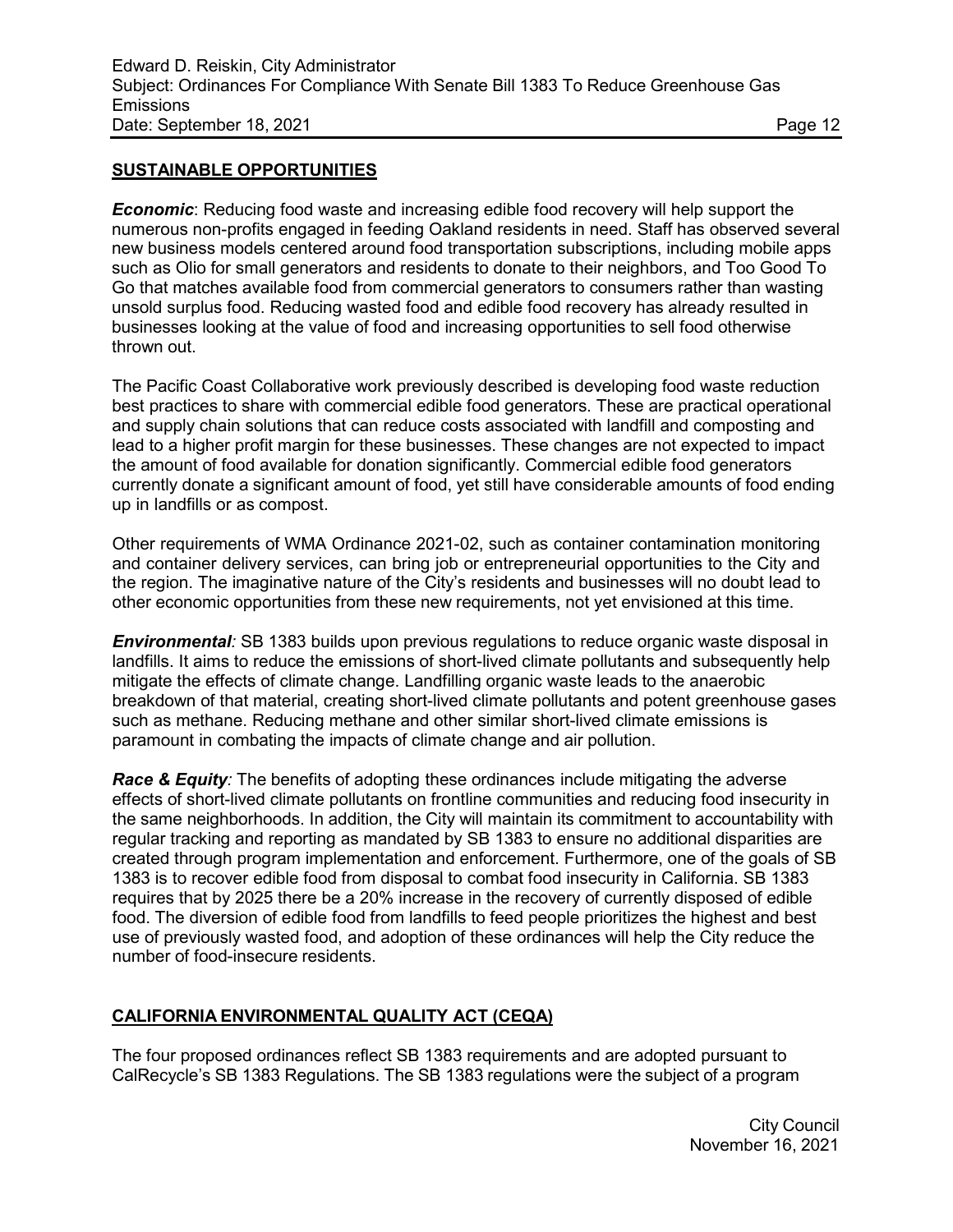Environmental Impact Report (EIR) (*Attachment A*) prepared by CalRecycle. Except for provisions in the WMA Ordinance 2021-02 that maintain the already established requirements, the activities to be carried out under these four ordinances are entirely within the scope of the SB 1383 regulations and that EIR. No mitigation measures identified in the EIR apply to the City's enactment of this Ordinance. Moreover, none of the conditions requiring a subsequent or supplemental EIR have occurred as described in Public Resources Code Section 21166 and California Environmental Quality Act (CEQA) Guidelines Sections 15162 and 15163. Therefore, the CalRecycle EIR adequately analyzes any potential environmental effects of the four ordinances, and no additional environmental review is required.

On a separate and independent basis, these four ordinances are exempt from CEQA under CEQA Guidelines Section 15307 as an action taken by a regulatory agency as authorized by California law to assure maintenance or protection of natural resources; and in accordance with Section 15308 as an action taken by a regulatory agency as permitted by California law to ensure maintenance or protection of the environment.

## **ACTION REQUESTED OF THE CITY COUNCIL**

Staff Recommends That The City Council:

- 1. Adopt An Ordinance Adopting Alameda County Waste Management Authority Organics Reduction And Recycling Ordinance 2021-02 (WMA Ordinance 2021-02); Amending Oakland Municipal Code Chapter 8.28 To Make Conforming Amendments For Consistency With WMA Ordinance 2021-02 And To Comply With Senate Bill 1383; And Adopting Appropriate California Environmental Quality Act (CEQA) Findings; And
- 2. Adopt An Ordinance Amending Oakland Municipal Code Chapter 15.34 (Construction And Demolition Debris Collection, Transportation, Waste Reduction And Recycling Requirements), To Comply With Senate Bill 1383 (The Short-Lived Climate Pollutant Reduction Act Of 2016) And Its Regulations At California Code Of Regulations At Title 14 Section 18989.1(a)(2), Which Require Compliance With The Requirements Of The California Green Building Standards Code (CALGreen) Sections 4.408.1 And 5.408.1 To Divert 65% Of Construction And Demolition Debris; And Adopting Appropriate California Environmental Quality Act (CEQA) Findings; And
- 3. Adopt An Ordinance Amending Oakland Planning Code Chapter 17.118 (Recycling Space Allocation Requirements), To Comply With Senate Bill 1383 (The Short-Lived Climate Pollutant Reduction Act Of 2016) And Its Regulations At California Code Of Regulations At Title 14 Section 18989.1(A)(2), Which Require Compliance With The Requirements Of CALGreen Sections 4.410.2 - Recycling By Residential Occupants And Section 5.410.1- Recycling By Non-Residential Occupants To Require Space For Organics Containers In New Or Renovated Multi-Family And Commercial Buildings As An Addition To The Current Requirement For Space For Recycling Containers; And Adopting Appropriate California Environmental Quality Act (CEQA) Findings; And